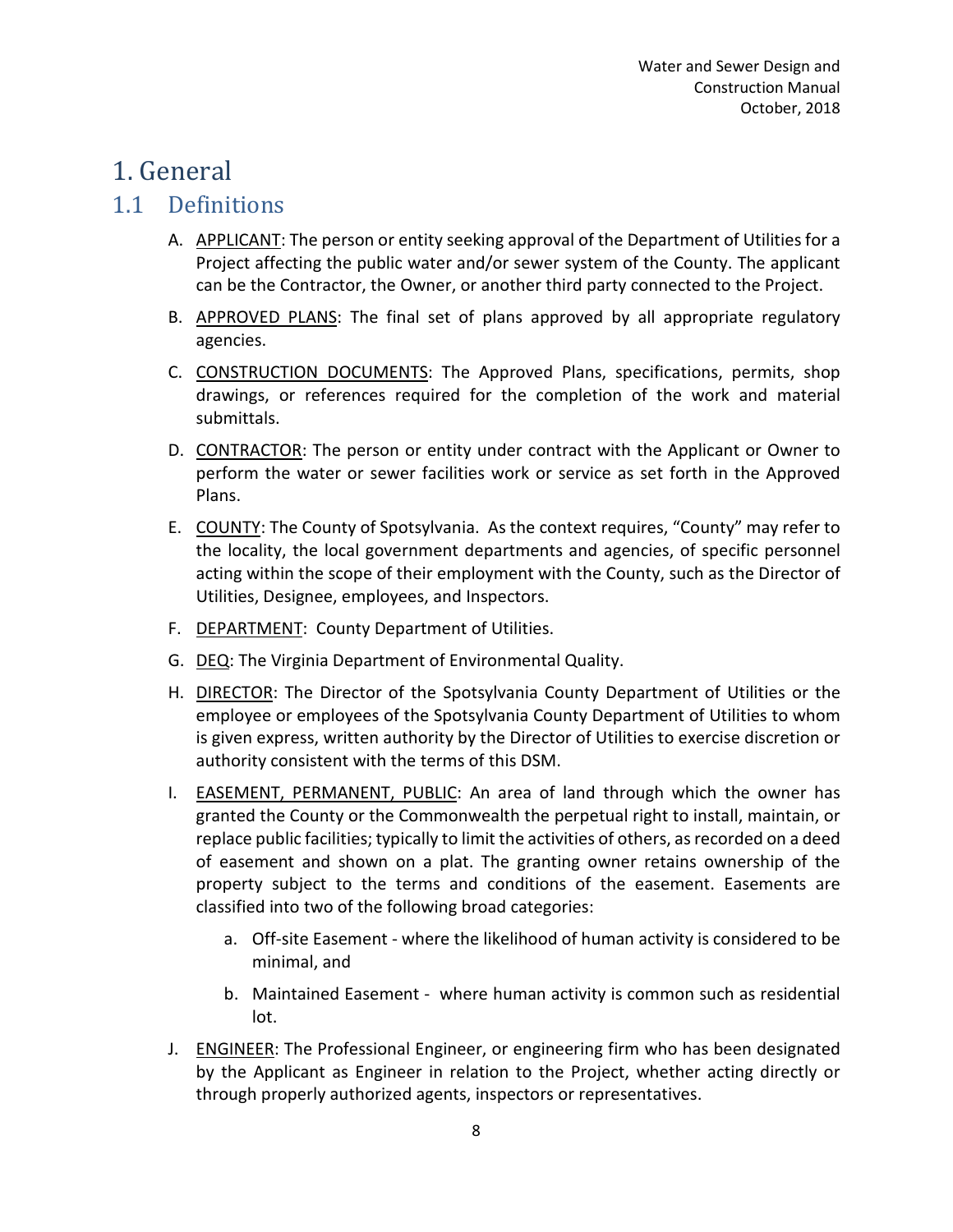- K. FINAL ACCEPTANCE/LETTER OF FINAL ACCEPTANCE: a written document from the County to the Applicant acknowledging the completion of the Final Inspection and the acceptance of the Project. The Letter of Final Acceptance shall specify the date upon which the Warranty Period begins.
- L. FINAL INSPECTION: The County Inspector's last inspection of the Project to confirm that all construction, clean up, restoration, and remediation, if any, have been completed in accordance with the County's specifications, the requirements of the approved plans, and to the satisfaction of the Inspector.
- M. **FIRST ACCEPTANCE LETTER:** A written document from the County to the Applicant that sets forth the County's acceptance of the newly constructed water and sanitary sewer service facilities into the public utilities system. Water meters will not be set within any subdivision or development until the water and sewer facilities have been accepted in accordance with the design standards.
- N. INSPECTOR: The County employee or third party disclosed agent authorized by the Director to inspect all materials, equipment and construction of the Project.
- O. MASTER UTILITY PLAN: Drawings and associated documents describing the utility system proposed by the Applicant in support of a subdivision plan, site plan or multiple site plans. The master utility plan includes, but is not limited to, plan views, hydraulic profiles, hydraulic calculations, elevations and definitions of easements, all to the level of detail required for a Site Plan.
- P. OWNER: The person or entity reflected in the land records of the County as the owner of the real property upon which work is to be performed.
- Q. PRIVATE WATER AND SEWER SYSTEMS: Water and sewer systems that are not under the purview of the County's Utility/Public Works Department.
- R. POTW: Term used for a water or sewage treatment plant that is owned, and usually, operated by a government agency.
- S. PROJECT: The construction, installation, or modification of water or sanitary sewer facilities as depicted on the Approved Plans.
- T. RIGHT-OF-WAY, PUBLIC: An area of land dedicated to the County or the Commonwealth for provision of public facilities, as shown on a recorded plat. The County or Commonwealth becomes the effective owner of the property, and retains all rights and responsibilities associated with ownership.
- U. SITE PLAN: Drawings and associated documents describing a specific water and sewer infrastructure Project.
- V. Water/Sewer Master Plan: The approved Spotsylvania County Water/Sewer Master Plan in force and effect as of the date of approval of Approved Plans.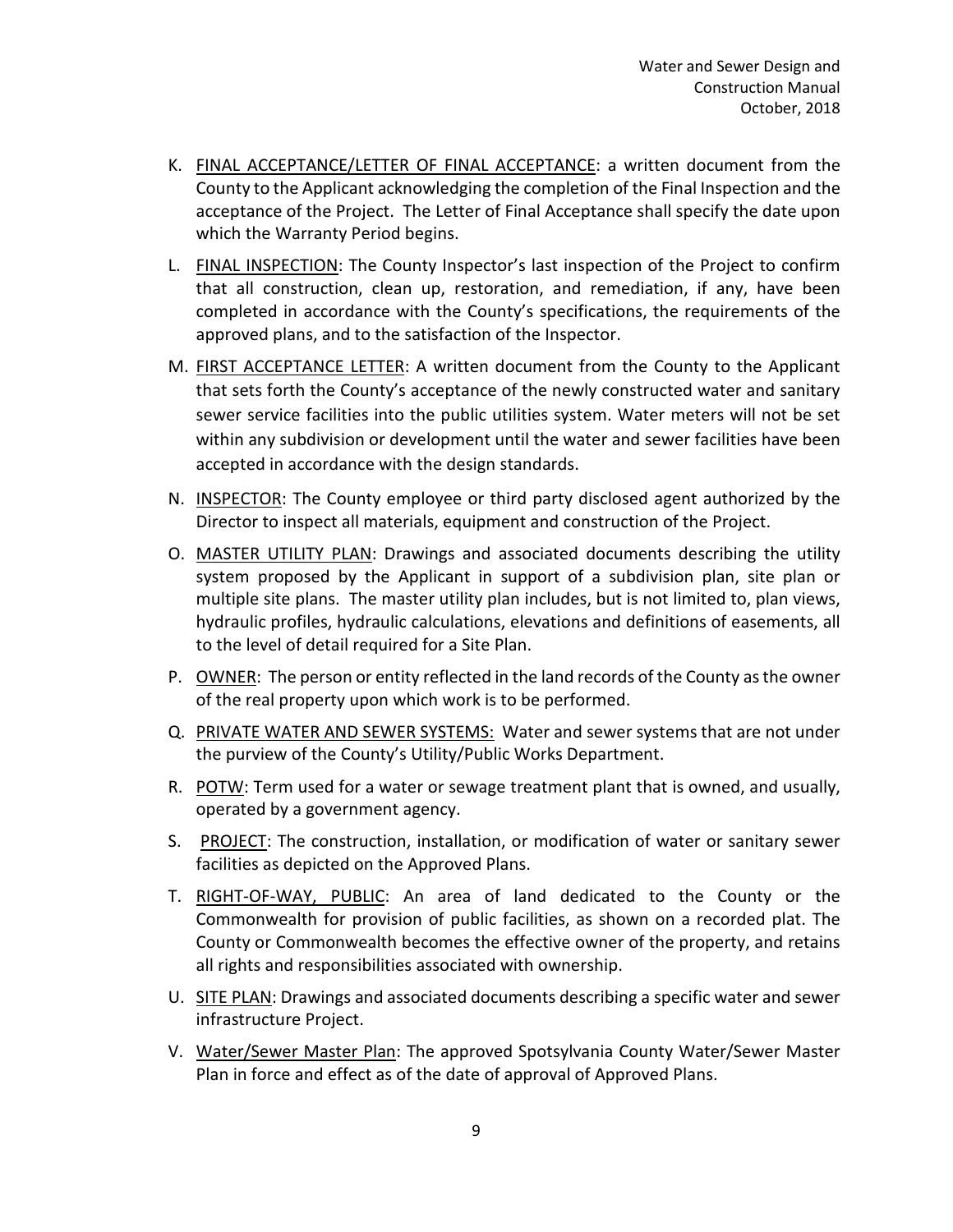- W. SUBCONTRACTOR: A person or entity under contract with the Contractor to perform part or all of the Contractor's water or sewer facilities work or service as set forth in the Approved Plans.
- X. SUBDIVISION PLAN: Drawings and associated documents describing the dividing or redividing of a parcel of land in accordance with the requirements of Chapter 20 of the Spotsylvania County Code.
- Y. VDH: The Virginia Department of Health
- Z. VDOT: The Virginia Department of Transportation
- AA.WARRANTY PERIOD: A one-year guarantee of equipment, materials, and labor by the Applicant that begins on the date set forth in the Letter of First Acceptance.

#### 1.2 Intent

This Design and Construction Standards Manual ("DSM") has been prepared to establish the standards and technical requirements for water and sanitary sewer infrastructure in Spotsylvania County, Virginia. The Director may approve a variation to these standards as set forth in this paragraph. Any variation to the Approved Plan shall not be considered unless and until the Director provides express written authorization of the variation. An approved variation from these standards shall be highlighted and shown on the Approved Plans. Designs, including all variations, shall be in accordance with the latest edition of the Virginia Waterworks Regulations, Sewage Collection and Treatment Regulations (SCAT), and any other local, State, or Federal agencies having jurisdiction, including the requirements of the Code of Spotsylvania County, as they pertain to water and sanitary sewerage systems. Where conflicts exist among the regulations, the more stringent requirements, as solely determined by the Department, shall apply. Nothing herein shall be deemed to waive requirements of any existing law, regulation, ordinance, or standard.

All Site Plans submitted after the effective date (October 23, 2018) of the DSM shall conform to the standards set forth in this manual.

## 1.3 Spotsylvania County Water/Sewer Master Plan

The Water/Sewer Master Plan identifies regional sanitary sewerage and water pumping stations. Public pumping stations not previously identified in the Water/Sewer Master Plan are strongly discouraged and will only be considered for construction when service cannot be otherwise reasonably provided, as determined by the Director.

Low Pressure sanitary sewerage systems are only considered on a case-by-case basis for the rehabilitation of existing public or private sewer and septic systems.

Vacuum sanitary sewerage systems are prohibited.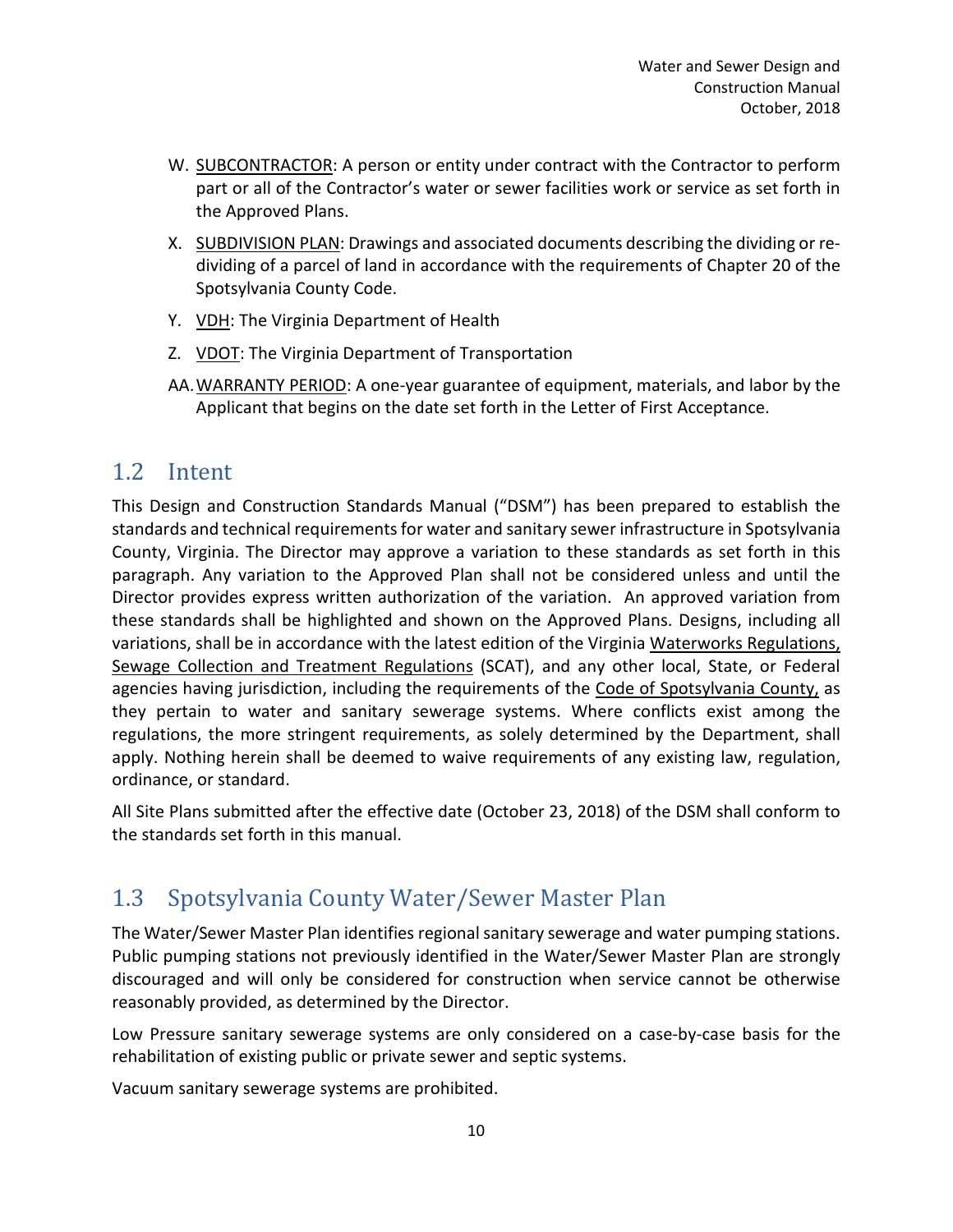### 1.4 Submittals Overview

Prior to the approval of any portion of a subdivision or site plan, the Applicant shall submit a complete Master Utility Plan for review and approval by the Director. At least one set of construction drawings must accompany the Master Utility Plan for review. For complex Projects and Projects which may require special considerations, the Applicant should meet with the Director to discuss the approach to be taken to supply water and sanitary sewer service. All water and sanitary sewer systems must be located and sized properly to serve the entire service areas as determined by the Water/Sewer Master Plan.

VDH has delegated to the County the authority to review water mains up to 16" in diameter. All Project plans containing water mains larger than sixteen-inch (16") in diameter, water pumping stations, or water storage tanks exceed the County's authority to approve and must be submitted to VDH for review and approval. The plans shall be submitted to VDH after the County reviews and approves all plans and plan components within its authority. VDH's approval does not authorize work to commence on the Project.

DEQ has delegated to the County the authority to review gravity sewer mains, force mains and wastewater pumping stations. All Project plans containing gravity sewer projects with average day design flows over 40,000 gpd; pump stations/force mains to gravity sewers with average day design flows >2,000 gpd; and pump stations/force mains to pressurized systems must apply through the Department of Environmental Quality (DEQ) for a Certificate to Construct (CTC) under 9 VAC 25-790-50 and 60 of the Sewage Collection and Treatment Regulations. The applicant must apply for a CTC prior to plan approval.

9 VAC 25-790-50 and 60 of the Sewage Collection and Treatment Regulations also requires that a state of completion, signed by a licensed professional engineer who has inspected the construction, be submitted to DEQ when an applicant applies for a CTC. DEQ requires the submission of a Certificate to Operate (CTO) that will serve as the statement of completion. The applicant must apply for a CTO prior to first acceptance. Verification of the application of the CTO must be submitted to the County.

The Engineer of record shall provide to the County timely and complete copies of all submissions to the regulating agencies. VDH and DEQ final approvals must be obtained before the Planning Department can issue the final approval of a Site Plan.

Several local departments and state and federal agencies exercise jurisdiction over development. The Applicant is responsible for determining the requirements of and restrictions imposed by all regulators, and for addressing each issue to the satisfaction of the regulator. These regulators may include but are not limited to:

- A. State Agencies: VDH, DEQ, VDOT, Department of Conservation and Natural Resources
- B. Federal Agencies: US Army Corps of Engineers (USCOE), US Environmental Protection Agency (EPA)
- C. County Departments: Utilities, Planning, Fire, Rescue and Emergency Services, Zoning, and Code Compliance.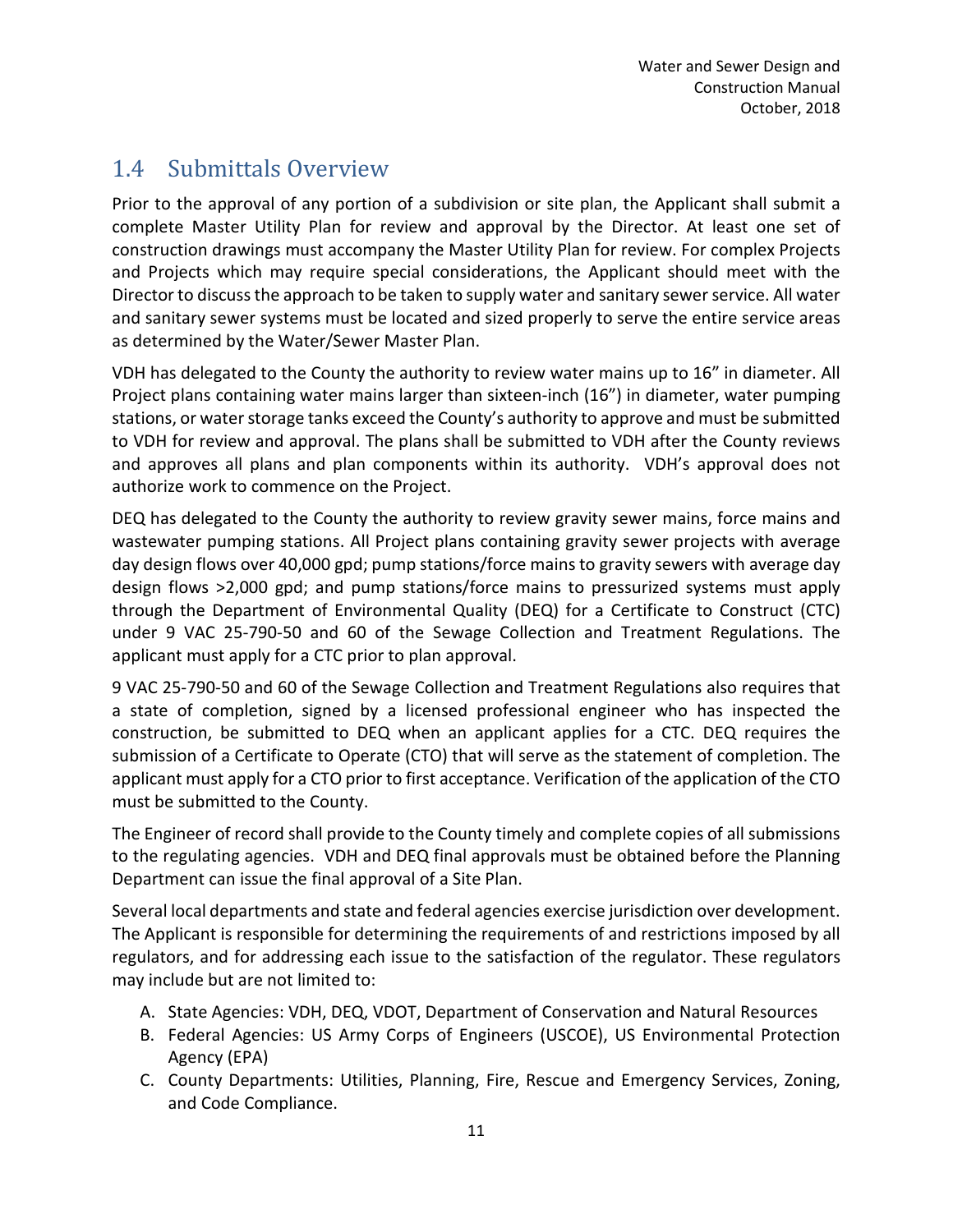In addition, multiple utility owners provide various services within Spotsylvania County. The Applicant is responsible for determining the requirements of and restrictions imposed by all interested utilities, and for addressing each issue to the satisfaction of the utility. These utilities may include but are not limited to: Electric, Phone, Cable and Natural Gas.

#### 1.4.1 Plan Review and Permitting for Water and Sewer Lines in VDOT Maintained Right-of-Way

For new Projects involving water or sanitary sewers that are designed to run under pavement on subdivision roads to be incorporated into the VDOT secondary system, VDOT's District Office must review and approve the relevant site plans to determine compliance with VDOT's standards and specifications. A VDOT Land Use permit will be required for all work within the right-of-way to be maintained by VDOT. VDOT approval does not authorize work to commence on the Project.

## 1.5 Service to Surrounding Areas

The Applicant shall design and construct water and sewer facilities, properly sized and at appropriate locations, to permit future extensions to be made at or beyond the limits of the Applicant's construction. The sewer system must be sized and designed to allow gravity service to all of the area naturally draining toward the system. Water systems must be sized and designed for future extensions. Utility easements must be provided to allow adjoining properties to connect to the water and sewer systems. Incremental improvements related solely to service for future extensions will be considered incidental to the proposed construction and shall be constructed solely at the Applicant's expense unless either:

- A. Nominal pipe diameter is increased by more than nominal sizes (nominal sizes are 6", 8", 12", 16", 24", 30", 36", 42", 48", 54", 60") from either pipe designed solely for the Applicant's need or pipe designed to County minimum diameter, whichever is greater. In this case, the Applicant must pay the costs of up to two nominal size increases, and the County may provide reimbursement for reasonable additional incremental costs above the two nominal size increases.
- B. Average sewer pipe depth is increased by more than two (2) feet for more than 10% of the total pipe length, not including laterals, involved in the Project. In this case, the Applicant must pay costs for increases of depth not exceeding two (2) feet, and the County may provide reimbursement for reasonable costs created by increases of depth exceeding two feet.
- C. Where proposed facilities indicated on the Water/Sewer Master Plan are deemed necessary or advisable by the Director to provide service for a combination of the proposed development and future extensions, the location and details of, and financial responsibility for, such construction shall be determined by the Director and the Applicant and memorialized in a writing signed by both parties. Each proposed item of construction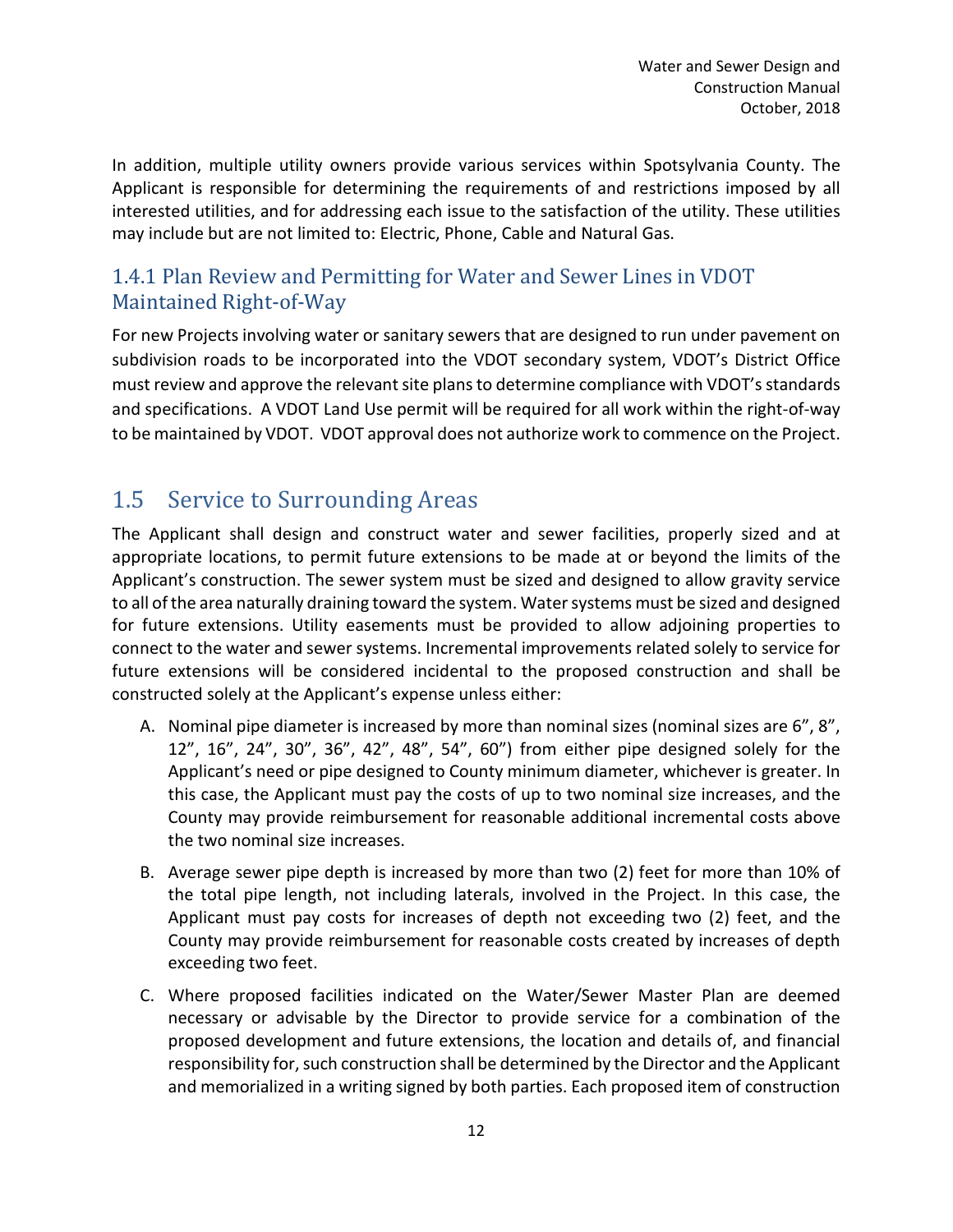may be a separate matter for discussion and agreement. All constructed utility facilities shall become the property of the County after successful testing and acceptance by the County.

#### 1.6 Off-Site Facilities

In the event that the Director deems that offsite improvements of water or sewer facilities are necessary or advisable to provide service to the Applicant, the location and details of, and financial responsibility for, such construction shall be determined in conference by the Director, and the Applicant, subject to approval by the Board of Supervisors. The approved written agreement shall be signed by both parties. Each such proposed item of off-site construction may be a separate matter for discussion and agreement.

#### 1.7 Easements

The Applicant shall obtain permanent easementsfor all water and sewer utilities that will become the property of the County and do not lie wholly within a public right-of-way. The easements shall be shown on the construction drawings and labeled as to the classification, type, and dimensions. The Department shall determine the proper classification during the plan review. The easements shall be dedicated to the County.

The utility easements shall be centered on the utility and shall be a minimum of twenty (20) feet wide for utilities where the depth to the invert is less than fifteen (15) feet and a minimum of thirty (30) feet wide in all other cases. Combined water and sewer easements shall be a minimum of thirty-five (35) feet wide. Increased easement widths may be required at the discretion of the Director.

Access (ingress/egress) easements may be required at the discretion of the Director where needed to properly maintain utilities. The access easements will be a minimum of twenty (20) feet wide.

Fences, buildings trees, shrubs, landscaping, or other obstructions inconsistent with the purpose and use of the easement (such as potentially damaging public facilities or rendering the easement inaccessible to equipment) are prohibited. Any object placed on a utility easement that the County, in its sole discretion, considers to be an obstruction, may be removed and disposed of by the Department at the sole risk and expense of the property owner.

### 1.8 Contacting Property Owner

Prior to performing any survey and design work on private property, the applicant shall notify the affected landowners and obtain the landowners' permission for all work. The notification shall be made in the form of a letter to be sent to the property owners. Copies of these letters shall be provided to the Department if requested.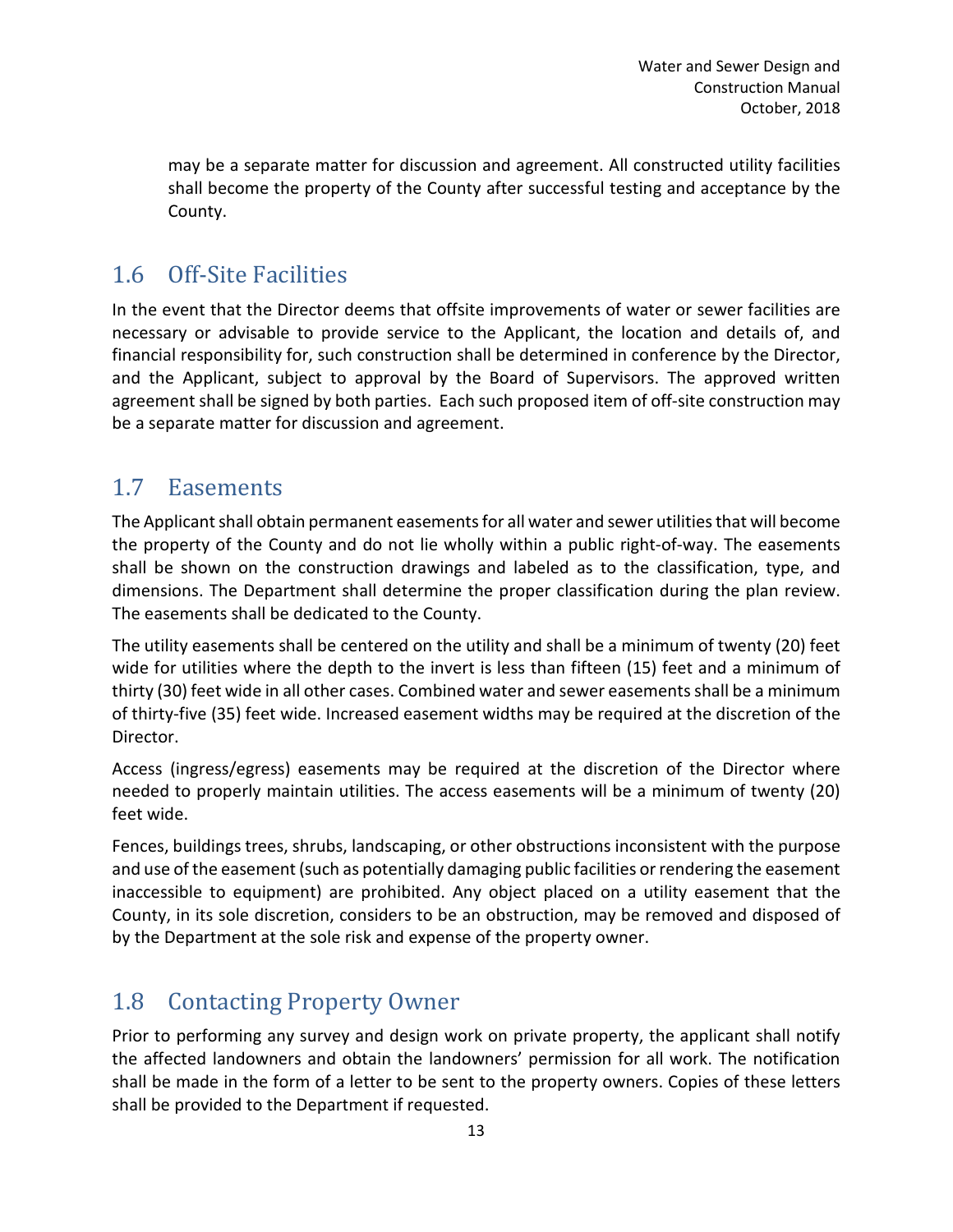### 1.9 Access and Inspection

During the progress of the work, the Applicant shall provide all duly authorized representatives of the County, which includes Inspectors, access to the locations of construction for the purposes of establishing to their satisfaction that the Projects are being constructed to County requirements and in accordance with Approved Plans or other specifications.

Any construction or installation of public utilities performed on a major holiday, as "major holiday" is defined in the County Human Resource Policy, on a weekend, or on any day before 7:00 a.m. or after 5:00 p.m. ("Off Hours") shall require two (2) days advance written notice and approval by the Department.

## 1.10 Contractor Requirements

Only those contractors holding a valid license pursuant to Virginia Code Section 54.1-1100, et seq., for the value of the scope of work shall perform utility work. The contractors shall have a heavy highway endorsement.

In addition to the requirements for Approved Plans and a preconstruction meeting, no utility work may begin until the Department of Code Compliance has issued the proper land disturbance permits. All plan review and inspection fees must be paid and a performance bond or surety, in compliance with Virginia law, shall be posted before a permit will be issued.

A permit must be obtained from VDOT for all work performed in the VDOT right-of-way.

After the Department receives notification that the Applicant has Approved Plans and a land disturbance permit, the Applicant may apply for a water and sewer construction permit from the Department. The Applicant shall obtain the current permit application form from the Department and return the completed application form to the Department a minimum of five (5) working days before the Applicant seeks to begin construction pursuant to the permit. The Department shall schedule a pre-construction meeting with the Applicant and retain the form until the Applicant meets all pre-construction requirements. No construction of any kind involving water or sewer facilities shall be performed until the Applicant has received a water and sewer construction permit.

In addition to the Department water and sewer permit, the Applicant is responsible for obtaining all other required permits and certifications from all other regulatory agencies, such as County Code Compliance and Zoning Departments, VDOT, VDH, DEQ, and the Army Corps of Engineers, before construction can be started. All permits and Approved Plans shall be available at all times at the construction site for review by the County upon request.

The Applicant shall obtain all required licenses and permits, pay all charges and expenses connected with the work, and will be held responsible for all damages to persons or property, which may occur in connection with the Contractor's work.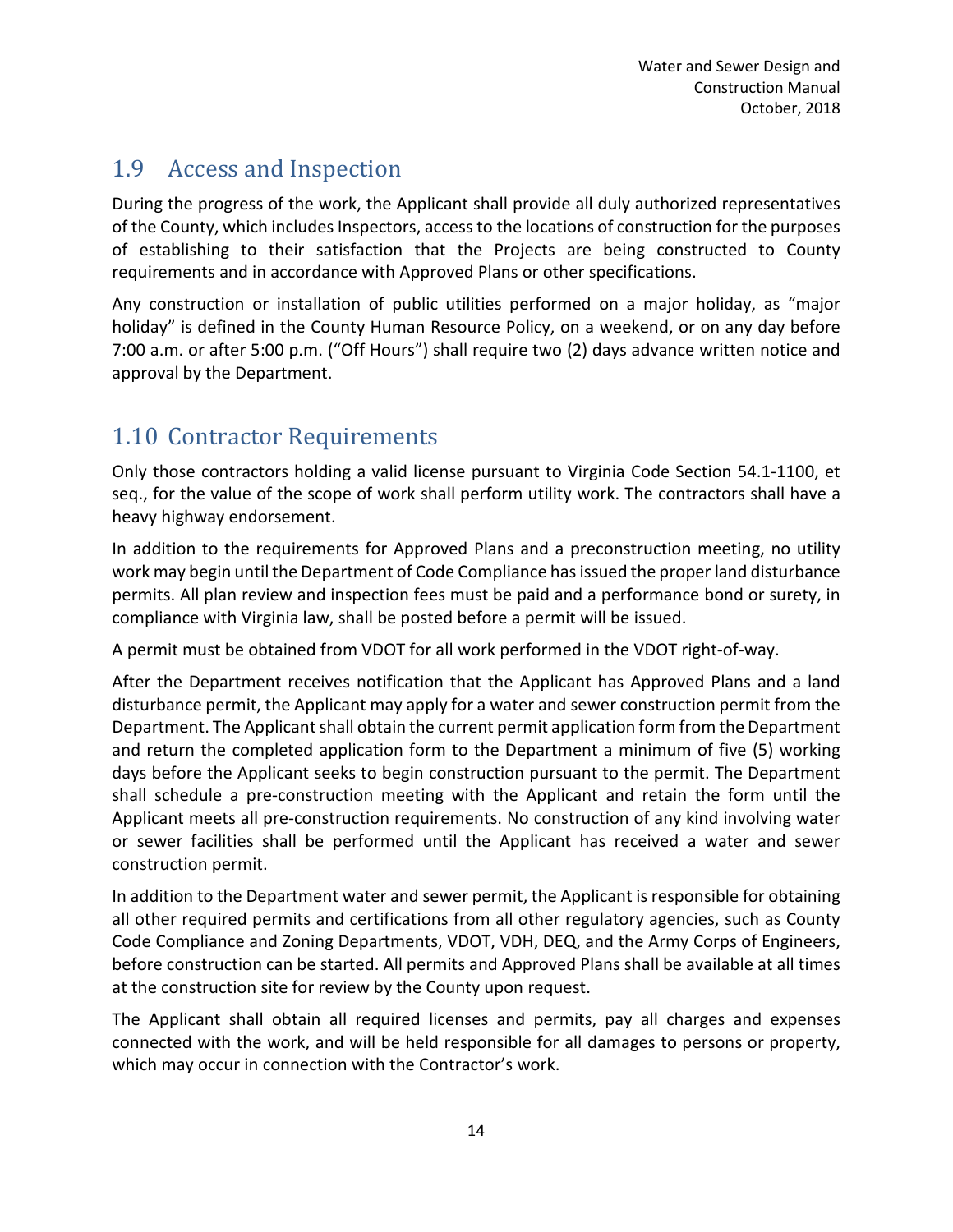### 1.11 Utility Department Water and Sanitary Sewer System Acceptance Requirements

A. First Acceptance

Upon completion of the construction of water and sanitary infrastructure for commercial or residential developments, the Applicant must submit a request for acceptance of the infrastructure by the Department. Requirements for first acceptance of newly constructed infrastructure are:

- a. Request for First Acceptance form  $-$  See Appendix F and G
- b. Water Samples Two water samples taken by the County at least sixteen (16) hours apart that report negative for E. Coli and Total Coliform. See Section 3.4.3.3
- c. As-built drawings See [Section 1.12](#page-8-0)
- d. Recorded Easements Land Record Numbers for all Public Utility Easements must be shown on as-built plans. See **Section 1.12**
- e. Cost estimate breakdown of costs for public water and sewer installed on request form. See Appendix F and G
- f. Sanitary Sewer Video Inspection All sewer mains accepted by the Department require via a CCTV video inspection by the County. See Section 3.3.3.3
- g. Copy of the DEQ certificate to operate (CTO) if required.
- h. Copy of VDH approvals as required.
- i. If not provided previously, copies of all third party testing required for the Project for water or sewer facilities.
- j. All matters relative to specific contracts between the Applicant and the County are in order.

Water meters will not be set and customer accounts will not be initiated until a first acceptance letter has been issued. Infrastructure bonds for water and sanitary sewer items can be reduced to a ten percent (10%) maintenance bond after the first acceptance letter has been issued. A bond reduction request must be submitted to the Planning Department to initiate this process.

B. Final Acceptance

Final inspection of the constructed water and sewer infrastructure shall occur when final paving is complete. An inspector shall verify that all public utility infrastructure is operational, accessible, and conforms to all County, Department, and any appropriate regulatory agency requirements. The Applicant shall submit a request for final acceptance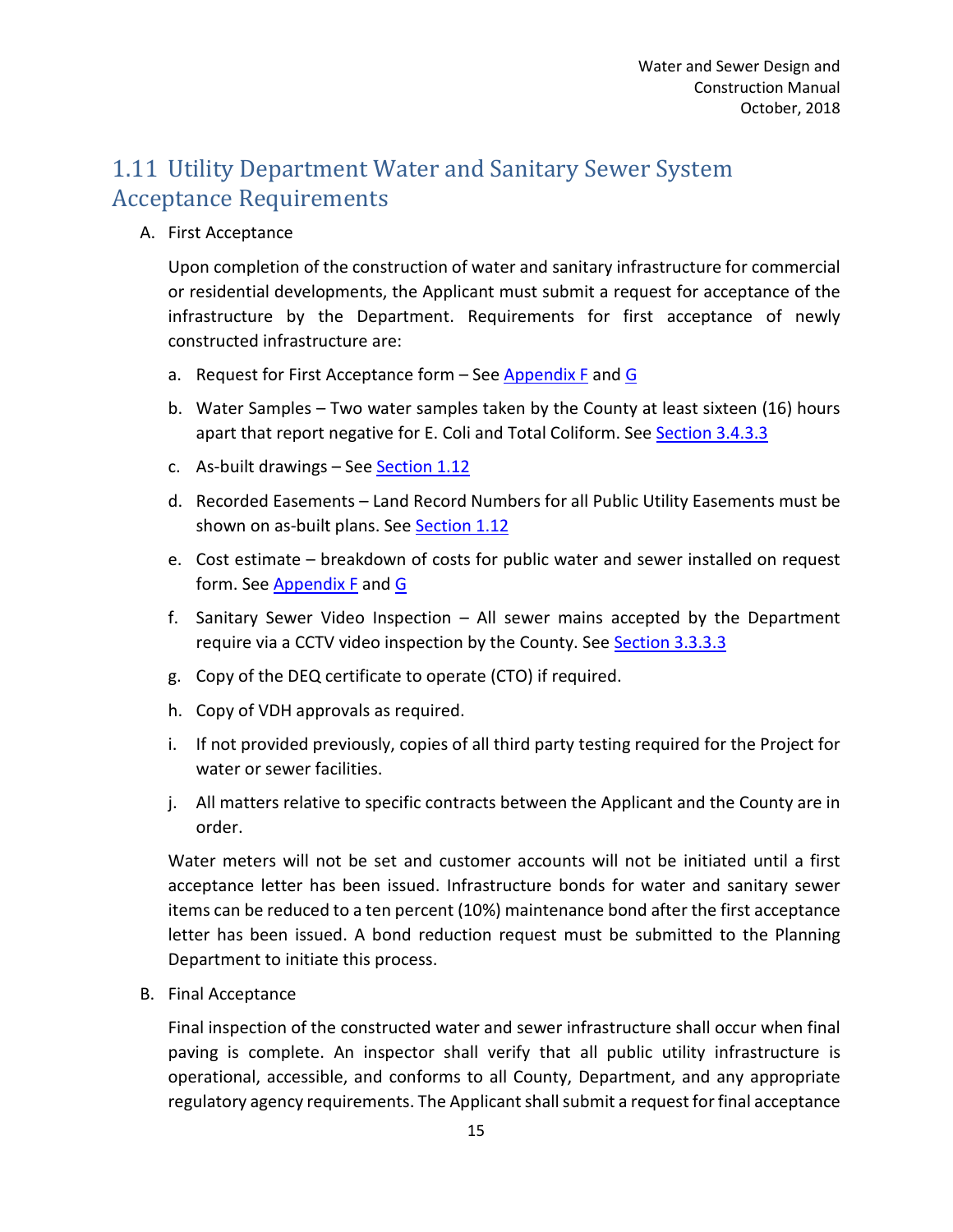of the infrastructure by the Department. The Department's final acceptance occurs only upon its issuance of a Final Acceptance Letter. Requirements for Department final acceptance are:

- a. Request for Final Acceptance form See Appendix H
- b. Inspection and approval by County that all infrastructure constructed is to County standards.
- c. If not previously submitted, copies of all required inspections and test results submitted to and approved by the County.
- d. Record drawings and digital files submitted to and approved by the County.

The Department's issuance of a final acceptance letter constitutes its acceptance of the installed utilities. The remaining 10% of the water and sanitary sewer infrastructure bond can be released upon the issuance of the Final Acceptance Letter. A bond reduction request must be submitted to the Planning Department to initiate this process.

Issuance of the final acceptance letter is explicit written understanding between the Applicant and the Department that the Applicant shall be responsible for and obligated to correct any deficiencies in construction for a period of one year from the date of final acceptance by the Department. An inspection shall be made within 12 months of Final Acceptance and any deficiencies will be provided in writing to the Owner.

### <span id="page-8-0"></span>1.12 Record Drawings

The Applicant shall submit a complete set of as-built record drawings upon completion of the Project. These record drawings shall be sealed by the Engineer or Surveyor, shall include changes made to locations of buried and exposed piping (existing as well as proposed), equipment changes, substitutions, and all variations from the Approved Plans and documents. The County shall not issue first acceptance until it has received and approved all such documents and digital files.

The Contractor shall keep daily as-built plans at the construction site. These daily as-built plans shall include size and the horizontal and vertical location of all existing utilities uncovered during the course of the work. This shall include telephone cables and conduits, TV and fiber-optic cables, electrical cables and conduits, gas lines, water lines, sewer force mains, sanitary sewers, and storm sewers within all water and sewer easements or public easements.

The contractor's as-built plans shall be available to the Inspector at all times during the life of the Project and shall be provided to the responsible Engineer for preparation of the record drawings at the completion of the Project.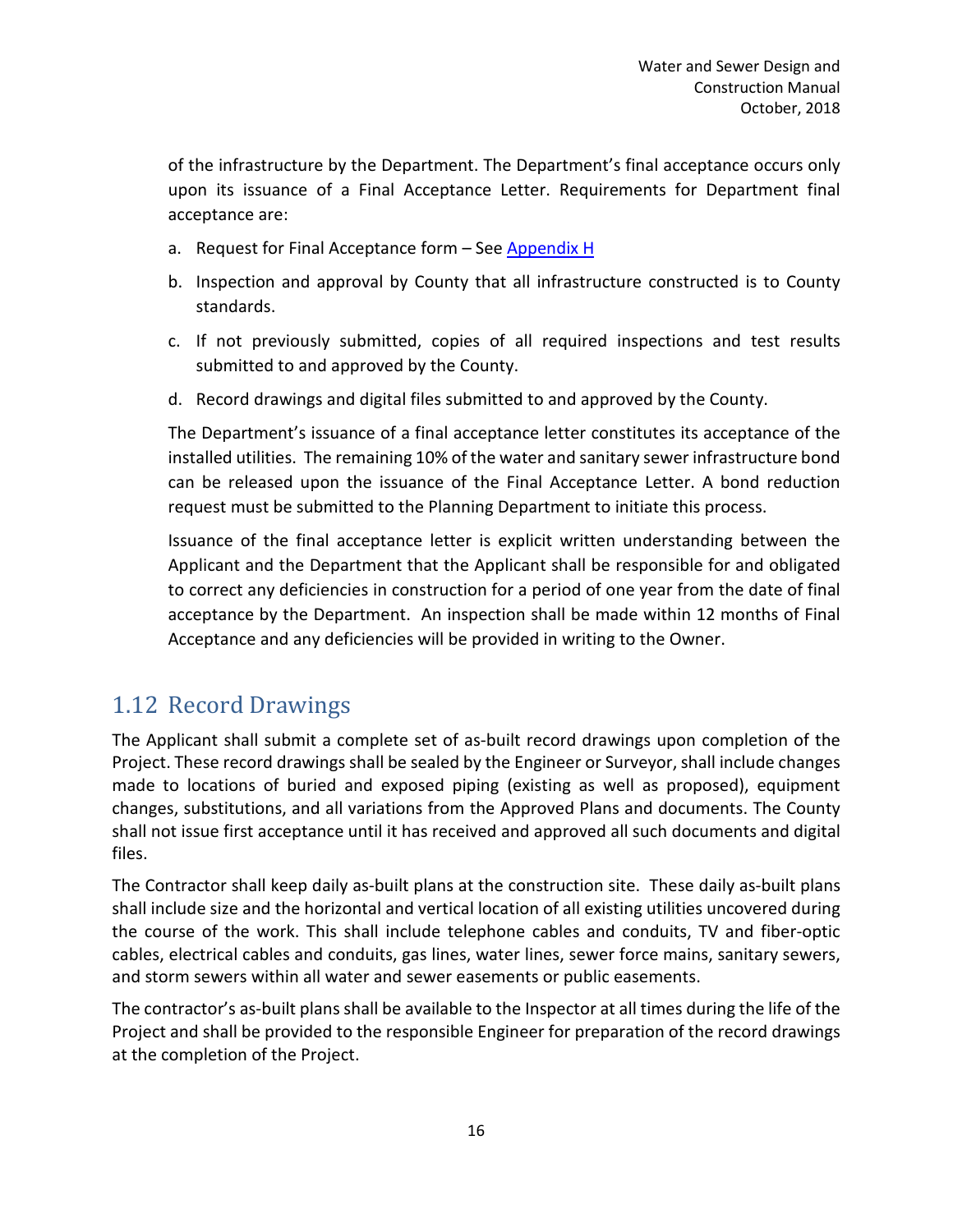Final record drawings shall be created using field survey information and sealed by the responsible Engineer or Surveyor. At the completion of the Project the Applicant shall give the County an electronic PDF file of the as-built drawings, a .DWG file and an accompanying projection world file. Projection world files contain the projection parameters given for an AutoCAD dataset. The format of these files should be [Projects name].dwg and [Project name].wld respectively.

Record drawing information shall include, but not be limited to:

- A. General items:
	- a. As-built certification statement by Engineer or Surveyor on EACH sheet of the as-built drawing set.
- B. Water Line Construction:
	- a. Scale location and elevation of the installed waterline and all valves, bends, reducers, plugs and caps, restrained joints, encasements, and any other fittings or special construction.
	- b. Material, class, specification and sizes of all pipes.
	- c. Location, elevation, and size of all water main taps made, including plugs and corporation stops used for testing.
	- d. Sub-foot GPS coordinates shall be provided in three locations on each as-built sheet.
	- e. Sub-foot GPS coordinates shall be provided to all valves, hydrants, meter barrels, air relief valves, and vaults. This can be in the form of a table on the corresponding sheet.
	- f. Land Record numbers and limits of easements for all public utility easements on the sheet.
- C. Sewer Line Construction:
	- a. Scale location and elevations of manhole inverts as determined by field survey following construction.
	- b. Scale indication of lengths, grades, direction of lines between manholes and numerical notations of the lengths and grades as determined following construction.
	- c. Location of all encasements or special construction.
	- d. Scale location of all service laterals by measurement from the manhole immediately downstream.
	- e. Scale Location of all lateral stubs or cleanouts as determined by field survey following construction. Distance from the sewer main shall be noted.
	- f. Material, class, specification and sizes of all pipes.
	- g. Sub-foot GPS coordinates shall be provided in three locations on each as-built sheet.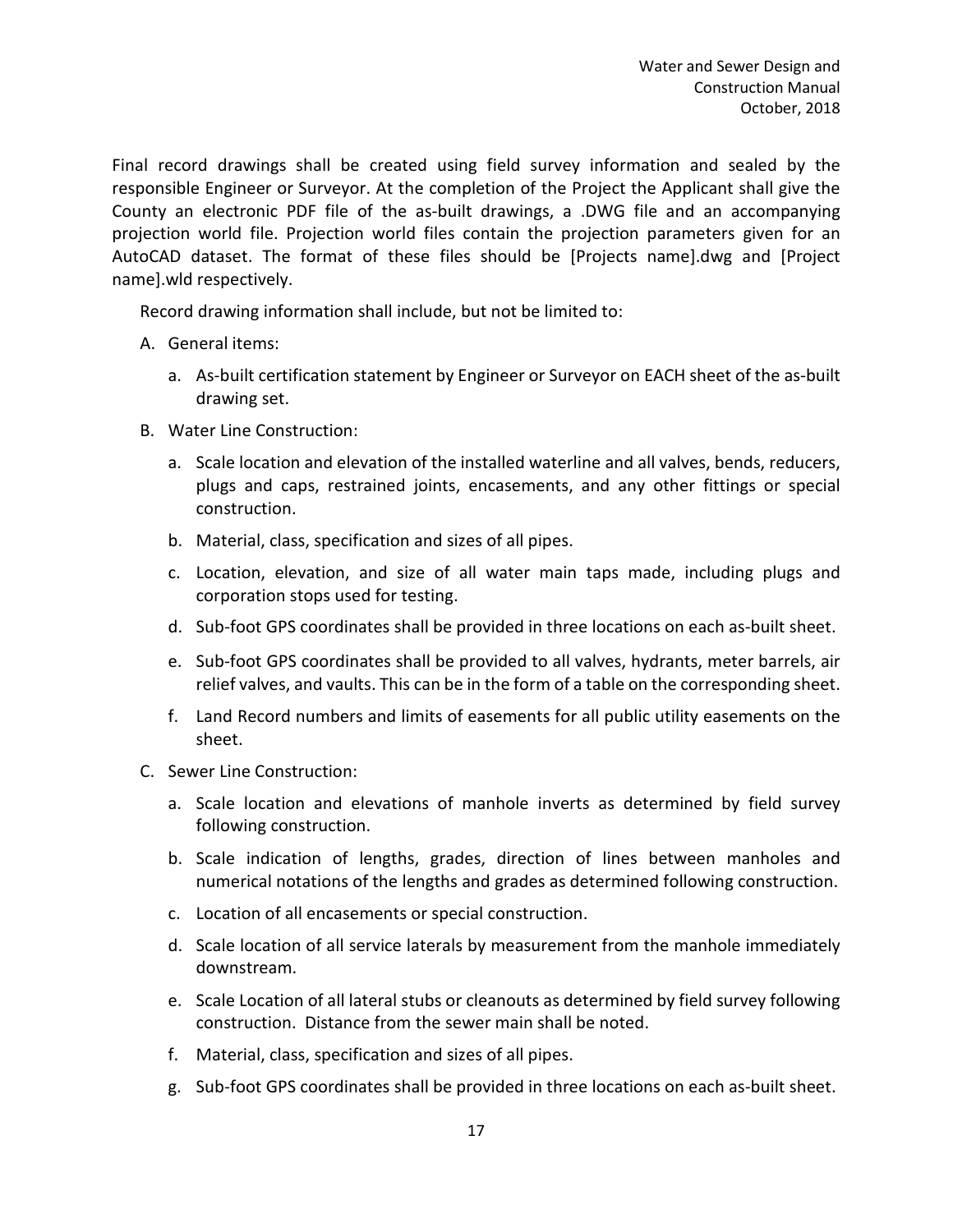- h. Sub-foot GPS coordinates for all valves, sewer lateral markers, sewer cleanouts, airrelief valves, vaults and manholes. This can be in the form of a table on the corresponding sheet.
- i. Land Record numbers and limits of easements for all public utility easements on the sheet.
- D. Pumping stations and other structures:
	- g. As-built plans and specifications shall accurately indicate all approved deviations from or changes in locations, type of equipment installed and material used.
	- h. Accurate listings of the names of the manufacturers of all operating equipment installed, together with model or style numbers, ratings, capacities and other pertinent information, shall be provided as part of the record plans on the Project, to include shop drawings.
	- i. At least two (2) complete sets of operation and maintenance manuals for all operating equipment and all certificates of inspections, warranties, and guarantees of equipment, materials and installation thereof, required by the Project specifications which are approved by the Director, shall be provided as part of the record drawings for the Project.

### 1.13 Water and Sewer Lines in VDOT Roadways – New Construction

Parallel installations of water and sanitary sewer lines may be permitted in the roadway pavement section subject to review and approval by VDOT. All Projects shall be new subdivision roads to be constructed in accordance with the VDOT Road Design Manual Appendix B(1) and will be considered on a case by case basis. The Applicant must submit a written request to VDOT stating the justification and reasoning for approval of parallel installation of water and sanitary sewer lines to be located in the roadway pavement section.

Specific zoning designations where water and sewer lines may be located in the roadway are: Mixed Use (MU), Planned Development Housing (PDH), Planned Development Commercial (PDC), Residential-1 Cluster (R-1C), Residential-2 Cluster (R-2C), Residential-8 (R-8), Residential-12 (R-12), Residential Manufactured Home Park (R-MHP), Village Commercial (VC), and Village Residential (VR) or any development planned with lots less than 10,000 square feet in area.

The parallel installation of water and sanitary sewer utilities under the pavement in rights-of-way to be maintained by VDOT shall be in accordance with chapter three, Geotechnical Engineering, of the VDOT Materials Division Manual of Instruction, VDOT Road Design Manual Appendix B(1), The VDOT Land Development Inspection Documentation Best Practices Manual, this DSM, and all applicable VDOT standards, specifications, and regulations, whichever specification is most stringent and most pertinent to the method of construction.